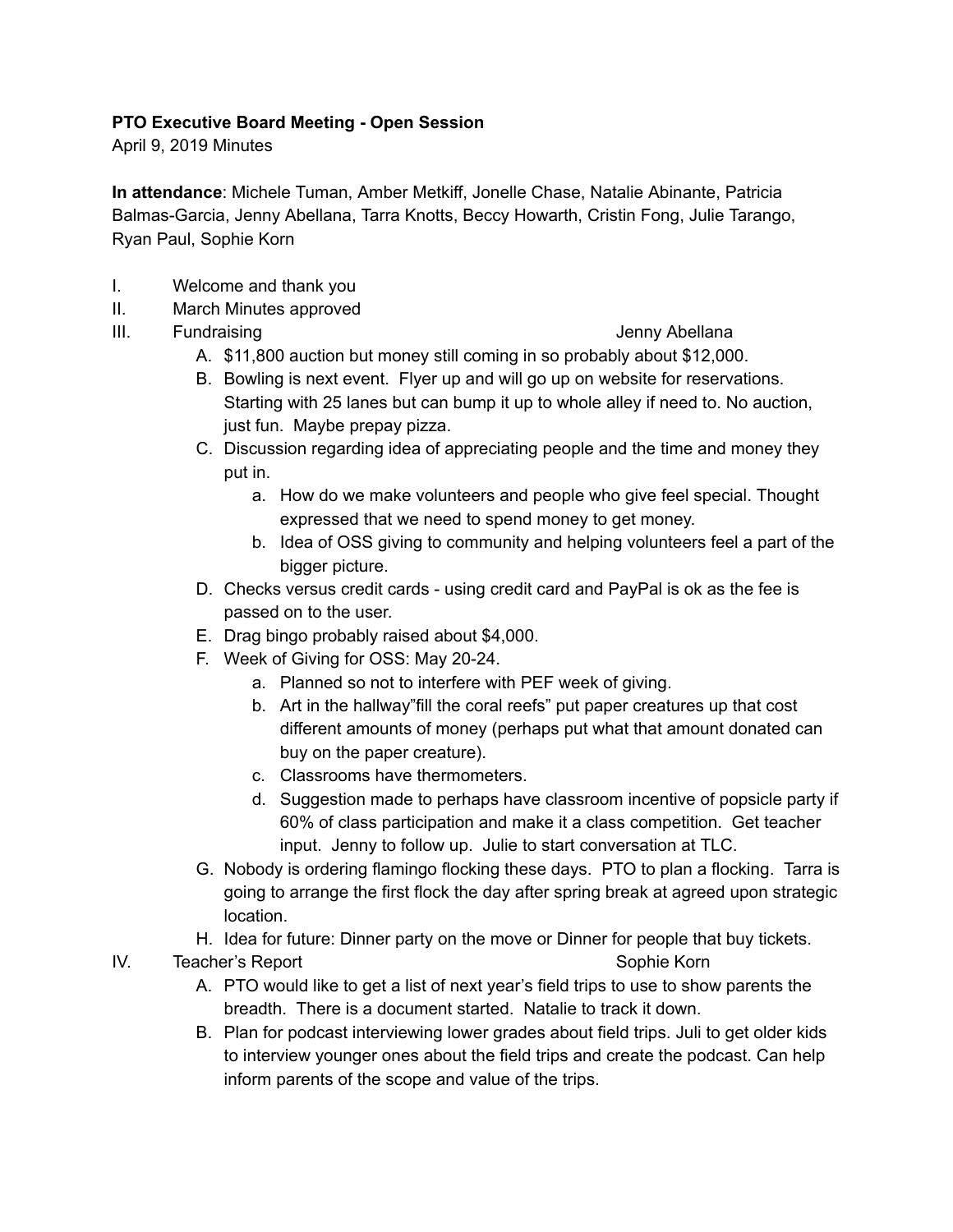- C. Every class needs help for Ocean's 411. Any hour of every day that week there are opportunities to volunteer.
- D. Need new Beach Coordinator for Ocean's 411 looking for new parent to take over. Current coordinator, Beccy Howarth, is glad to train someone this year. The job entails: 7 mornings for the beach and 1-2 meetings before. Also required is prepping beach activity bins prior. Perhaps need to send to Ombuds for recruitment or post with jobs for election. The job requires at least 45 hours.
- E. Volunteering in classes in general is needed.
	- a. Perhaps a letter to families would help.
	- b. Discussed creating a new position Volunteer Coordinator someone who could ask teachers of their needs and keep a list of opportunities for people.
	- c. Perhaps a white board in the parent hallway for teachers to write their needs, maybe a google spreadsheet , could be linked on website.
- V. Reports of VP's/Parent Representatives/Ombuds
	- A. Board approved increasing next year's budget for Elna Flynn ceremony to include sponsor/pay for two teachers and PSD Parent Council Rep to attend Elna Flynn Award ceremony. This is on top of already budgeted, paying for two recipients and guests. Next year budget for Elna Flynn should be near \$350.

## VI. Talent Show Cristin Fong

- A. Day show will be Wednesday and night show Thursday.
- B. No other volunteers needed.
- C. Idea to help keep non-performing students supervised for the night show air stream the show to classroom to help keep kids in the classroom. Tech for this idea/project has been solved.
- D. Set paperwork photo release, behavioral contract, tech form.
- E. Committee is open to fundraising with show if wanted/needed. Will wait for direction from PTO.
- F. Will create talent show folder in parent hallway for forms and information.
- G. [OSStalentshow@gmail.com](mailto:OSStalentshow@gmail.com)
- VII. Vice President Technology Report The Contract Ryan Paul

- A. Alumni list data digitizing is complete.
	- a. It will help if someone who may remember families can look at list.
	- b. If we can get an email address list for alumni families, we can get a gigabyte and share information in that space. It would have HIPPA compliant security.
	- c. School's 50 Year anniversary coming up and a committee was started to see about engaging alumni.
- B. PTO emails with PTO domain.
	- a. [President@osspto.org](mailto:President@osspto.org) email set up and working on other PTO positions. User can create signature line to personalize. Question how best to represent Parent Reps and if partners sharing the same grade group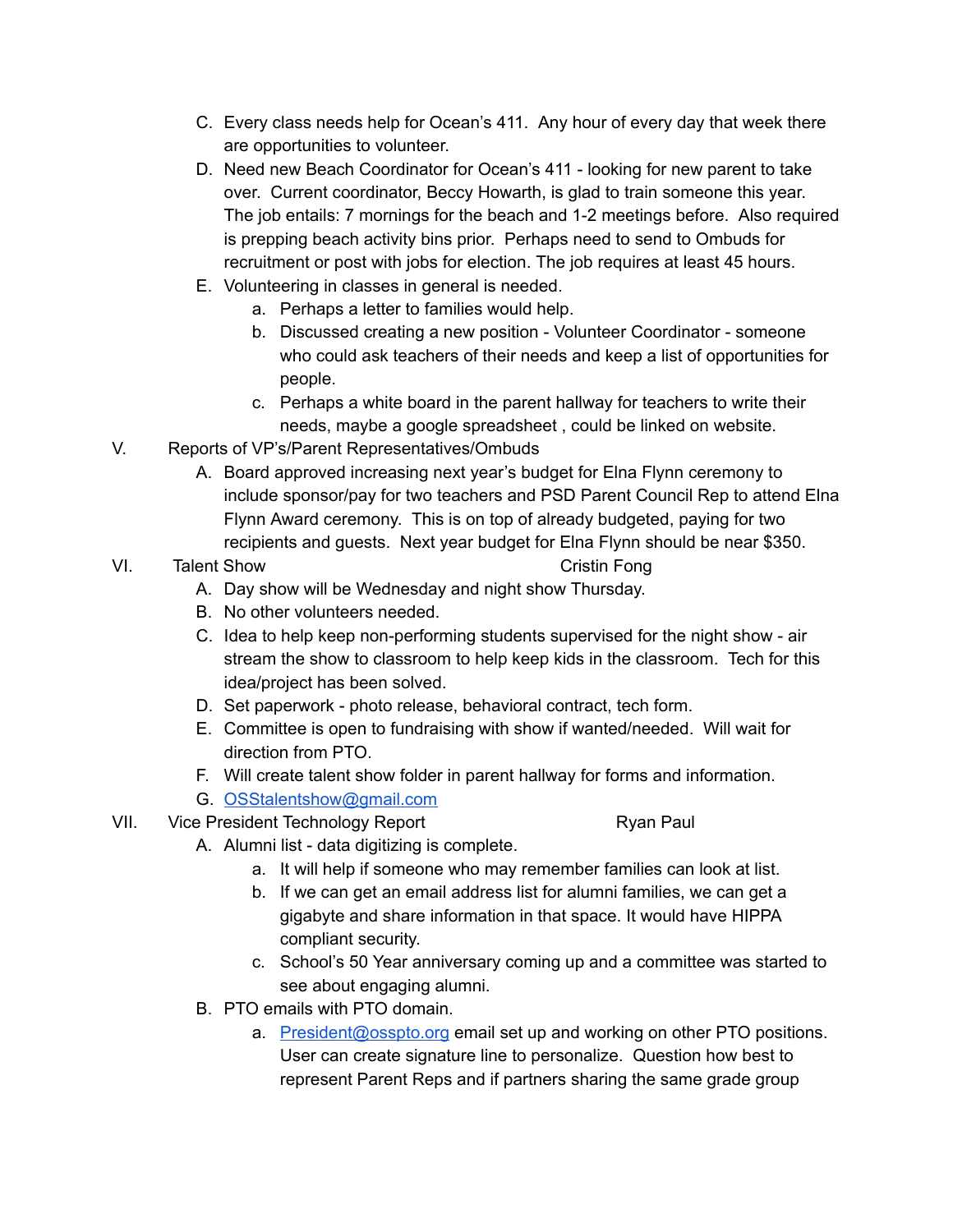share the one address. Ryan to follow up with PTO as he is creating them.

b. Info for passwords, logistics to meet and work out.

c. Old info can be forwarded to next board member or volunteer.

VIII. Principal's Report Julie Tarango

- 
- A. Lice: As leaders at school, Julie requests help to normalize lice. Current policy if we discover 2 or more cases of lice in one class or one grade, we can then notify a class or the school. We cannot screen per policy. So, best to help encourage parents to notify school if they discover and educate parents.
- B. Safety
	- a. Ericka Orozco has inventoried the classroom backpacks. Plan is to beef up items in the backpack. Patricia Balmas-Garcia volunteered to work on backpacks during spring break.
	- b. Walk through classrooms is scheduled for May 9 and interested people are welcome to join. Walk through with threat assessment with each and all rooms.
	- c. Inventory of shed will be completed by safety committee. Noted that shed is rusting and difficult to open.
- C. Last Drill in May will be pseudo evacuation drill. Practice of leaving a classroom and going to exit point. Test reunification with handful of parents.
- D. Elective for Junior Rangers is being explored. Would include training with police.
- E. Julie plans to educate parents regarding funding of schools in general. Could be helpful to develop a team of parents and students to go to Sacramento to advocate for funding education.
- F. District is offering upcoming events with intention to strategize parent engagement with community programs.
- G. Looking to improvements of quality of parent involvement. Hope is to offer more parent trainings and remind parents that ultimately teacher is in charge. Suggestion was that parents are required to go to training to be a chaperone.
- H. Boys and Girls Club will be coming Fridays starting the week students get back from break. They plan to run intramurals on Fridays for 3rd - 8th graders. Sports at lunchtime, but the group is hoping to get students excited for other programs. The vision is to build on this intramural start with other programs. All volunteer and no cost to school or PTO.
- 

# IV. Jobs Jonelle Chase

- A. Proposed changes to following job descriptions were approved:Secretary, President, PSD Council Rep, Ombuds, EAT Coordinator, Prospective Parent Liaison.
- B. Roster and ASEP descriptions need changes but will be posted as they are and develop changes later. Record keeper will not be posted as it is uncertain how it will be utilized in future.
- C. Possibly develop lead field trip coordinator and volunteer coordinator positions.
- X. Treasurer's Report **Patricia Balmas-Garcia** Patricia Balmas-Garcia